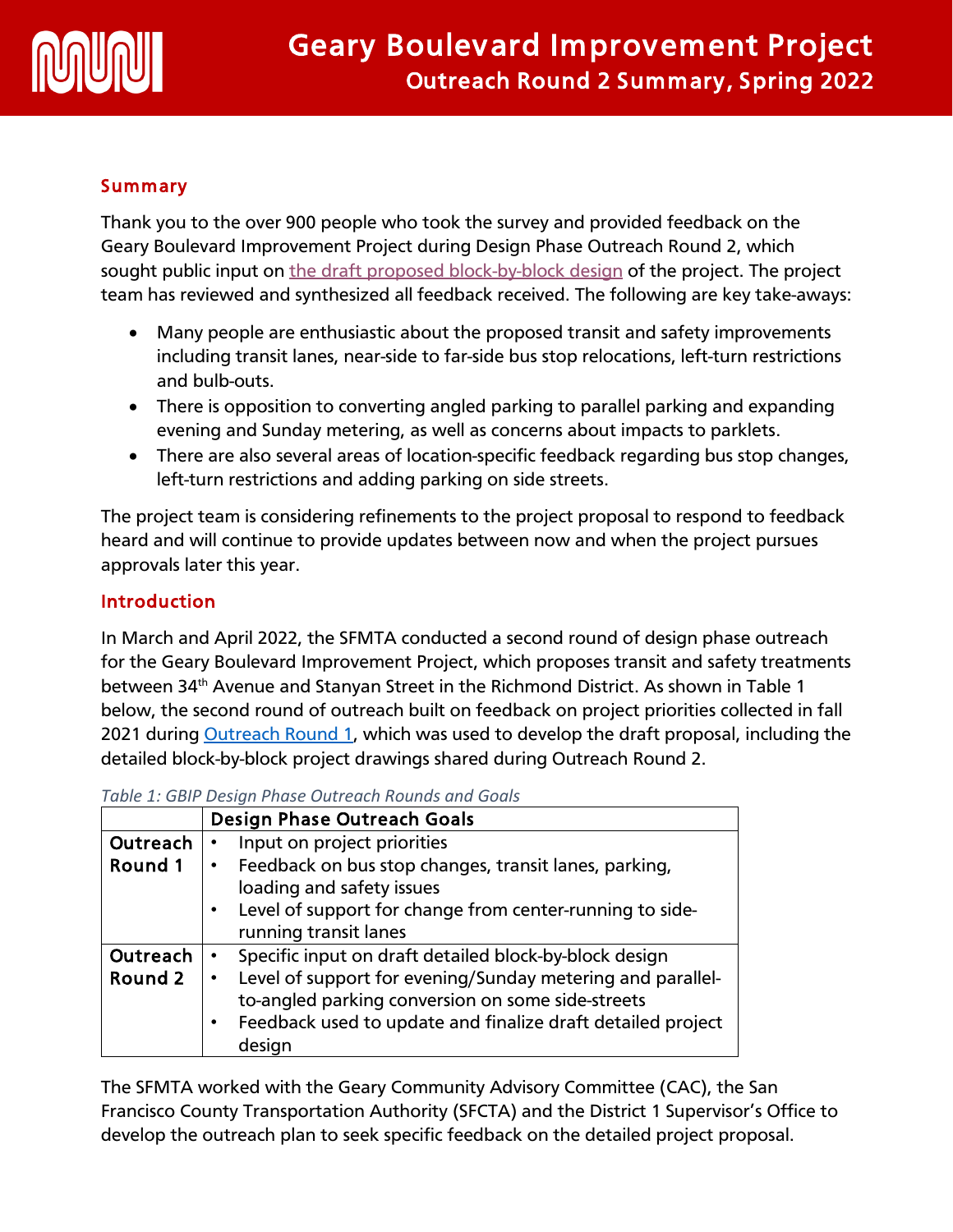drawings available <u>online</u> and in large paper **Constantine and in large paper** The SFMTA made the block-by-block project format at several events. All materials were available in English, Chinese and Russian. The draft design and opportunity to share feedback were publicized via posters at every intersection, emails to subscribers and local business and community organizations, geo-targeted social media and newspaper advertisements, and mailers to all residents and businesses within two blocks of the Geary corridor. Outreach events included pop-up outreach at the inbound Geary/20<sup>th</sup> Avenue bus stop on March 15, virtual office hours on March 16, a corridor walk with District 1 Supervisor Connie Chan and SFMTA Director Jeff Tumlin on March 18, a presentation to the SFCTA Board on March 22 and SFMTA CAC on April 7, as well as door-to-door outreach to merchants throughout the project limits during the last weeks of March. Feedback was collected



*Pop-Up Outreach at the Geary/20th Avenue Bus Stop*

via a survey that was available online as well as a self-guided in-person open house hosted at the One Richmond community office. The following organizations also took on additional efforts to distribute the survey to their constituencies: the Richmond Senior Center, Joe's Ice Cream, and the Holy Virgin Cathedral. <sup>1</sup> The project team also met community stakeholders in person to listen to and address their concerns by request.

The survey asked for feedback on what respondents liked most and least about the proposed changes, what project details were confusing or hard to understand, and had two questions to gauge the level of support for proposed extended parking meter hours on evenings and Sundays and for adding parking on certain side streets by converting some parallel parking to angled parking.

Figure 1 below illustrates the breakdown of the 954 responses received in terms of source, language and race/ethnicity.

The rest of this document summarizes the feedback received and then summarizes next steps for the project.

<sup>&</sup>lt;sup>1</sup> Surveys distributed by Joe's Ice Cream and Holy Virgin Cathedral presented respondents with a sample completed survey that shared the organization's opinions of the project design.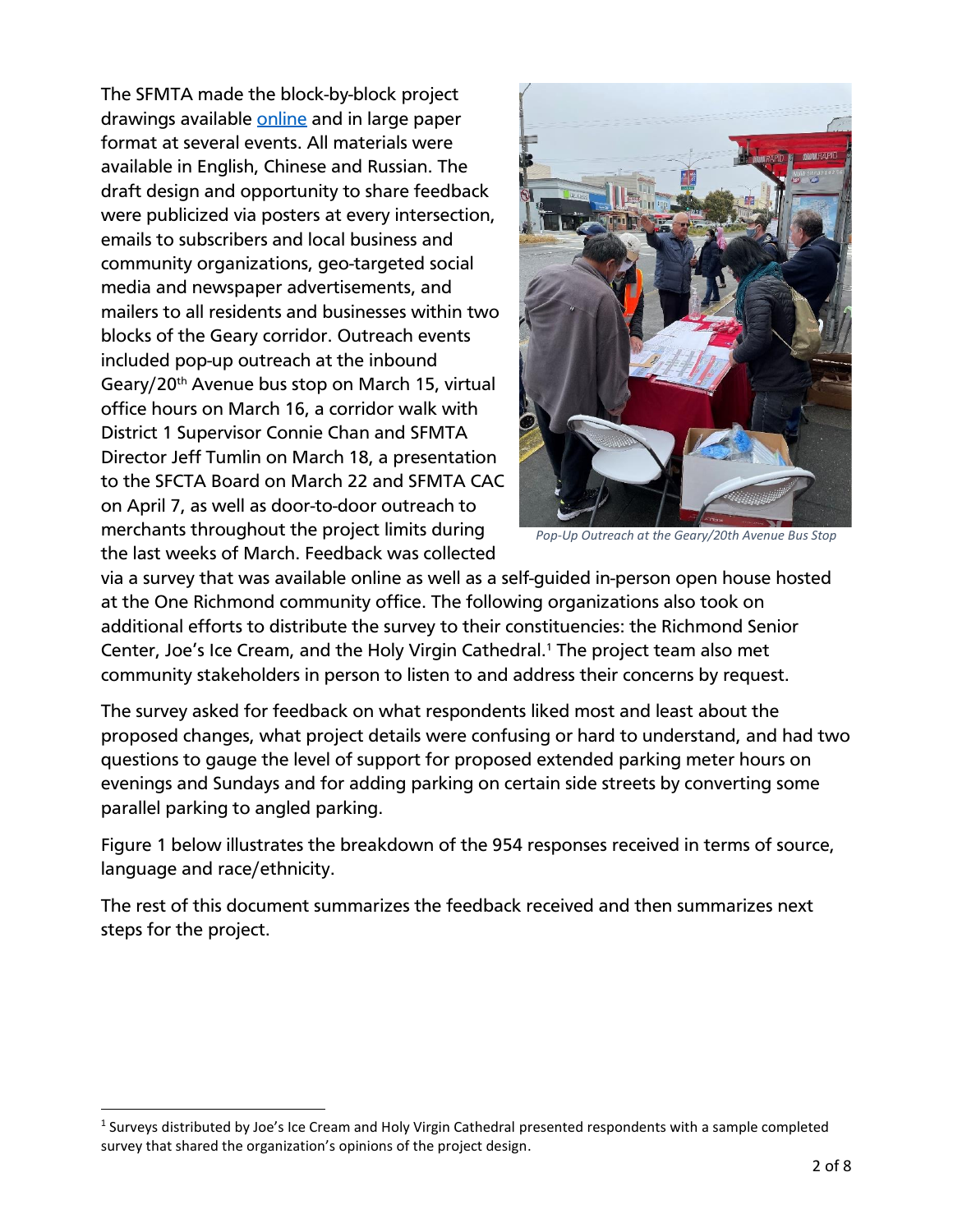

*Figure 1: Outreach Round 2 survey responses, n=954*

# Many survey respondents are enthusiastic about the proposed transit and safety improvements, while others are concerned about the proposed conversion of angled to parallel parking along Geary Boulevard.

Table 2 reports the most frequently mentioned areas of the project design that were liked and disliked. Overall, the proposed safety aspects of the project were most popular, although there were several comments in support and in opposition to the proposed leftturn restrictions. In addition, transit improvements, including transit lanes and bus stop relocations, were brought up frequently by respondents who ride the 38/38R Geary bus lines as an important way to improve the speed and reliability of the bus. However, there were also many responses that were concerned about the conversion of angled parking to parallel parking along Geary Boulevard which is necessary to make room for transit lanes through some parts of the project corridor.

There were several additional areas of divided opinion. Many respondents provided feedback both in support and in opposition to the project's proposed change in design from center- to side-running transit lanes (in outreach Round 1, 64% of survey respondents indicated they definitely or probably supported this change in design, while 25% indicated they definitely or probably opposed this change). We also heard from many respondents both in support and in opposition to the proposed meter expansions and addition of parking on side streets, discussed further in the following sections.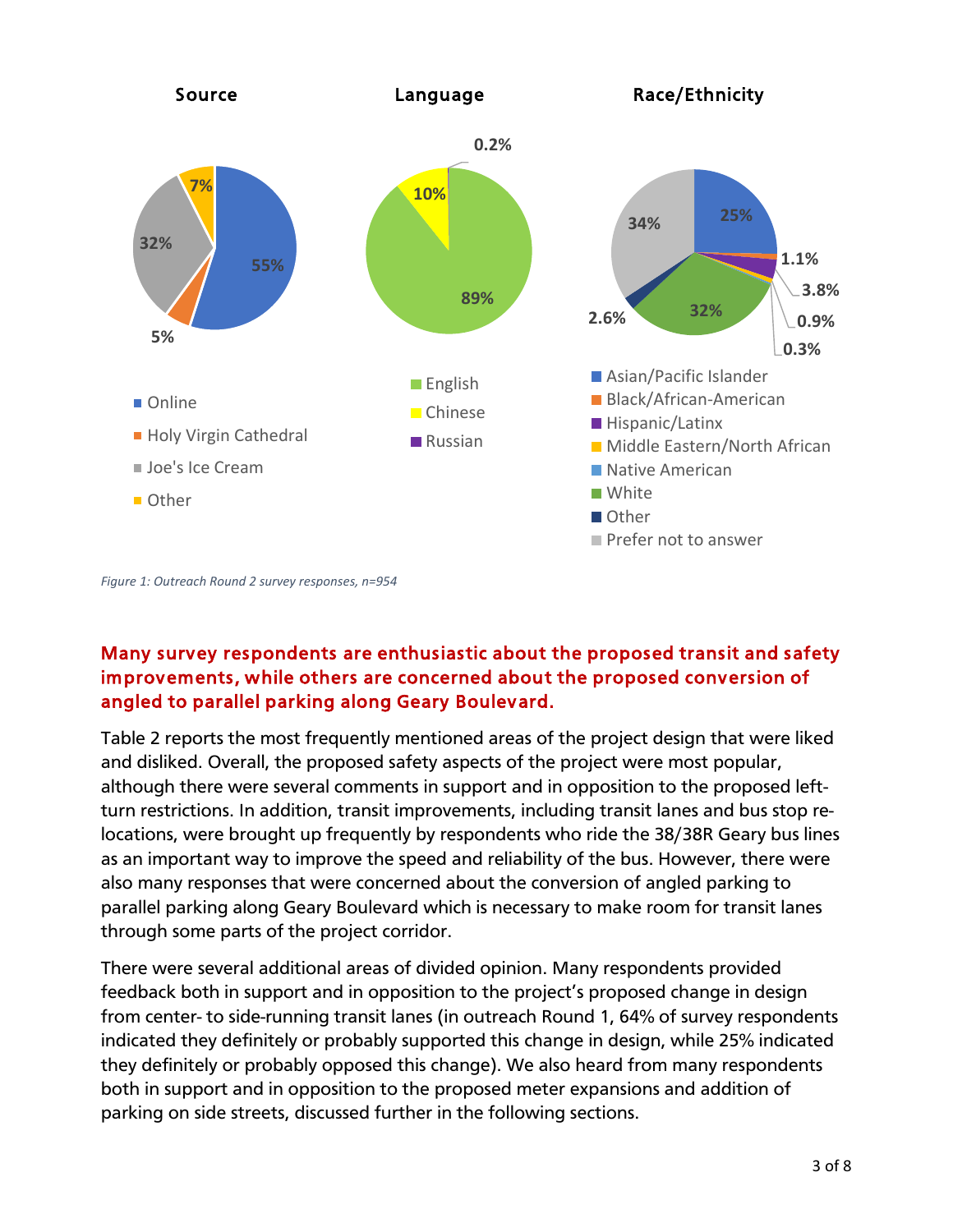Project *Table 2: Most frequently mentioned project design likes and dislikes among survey respondents*

| <b>Most Frequently Mentioned Project</b>    | <b>Most Frequently Mentioned Project</b> |
|---------------------------------------------|------------------------------------------|
| <b>Design Likes</b>                         | <b>Design Dislikes</b>                   |
| Traffic safety improvements, including      | Converting angled parking to parallel    |
| bulbouts, traffic signal upgrades and left  | parking to make room for transit lanes   |
| turn restrictions                           | and its impact to Shared Space parklets  |
| New transit lanes                           | Evening and Sunday metering              |
| Adding parking on side streets              | Adding parking on side streets           |
| Evening and Sunday metering                 | Left turn restrictions                   |
| Near-side to far-side bus stop re-locations | Change from center-running to side-      |
| in general                                  | running transit lane                     |
| Change from center-running to side-         |                                          |
| running transit lane                        |                                          |

The following quotes provide a sample of representative comments illustrating project likes and dislikes.

### Traffic safety improvements, including left turn restrictions

*"I love the bulb outs, the median islands. These will provide essential safety to pedestrians, especially my mother in her 80s who struggles to cross Geary. It is far too wide in its current state. Also left turn restrictions. Left turning cars into cross walks are a huge liability for everyone!"*

*"I appreciate the addition of bulb-outs for pedestrians and bus boarding, which really help with safety."*

*"As a pedestrian, I like the left-turn restrictions. I hope it will allow for more frequent walk cycles at intersections with traffic lights."*

*"Loss of left turn lanes will likely suck and could be dangerous with traffic backing up at limited left turn intersections"*

*"The changes that concern me are the removal of several left turns from Geary: this will divert more traffic onto slower/calmer streets like Anza/Clement and side streets. I don't see how this benefits anyone, as we currently have special left-turn lanes (so those turning left don't block traffic continuing straight)."*

#### New transit lanes /converting angled parking to parallel parking/impacts to parklets

*"I appreciate the transit-only lanes and pedestrian bulb outs. I support measures that make it faster and safer to get downtown. As a household without a car, we rely on public transportation to get us to work and appointments downtown and it really hurts us if things are slow/running behind."*

*"Love the idea of extending the red bus lane and changing the parking/stops. I've lived on 28th/Geary and Cook/Geary and am so impressed by how much the red bus lane helped the 38, and it's time to extend it out much further on Geary."*

*"Reducing parking is never a good thing, especially for small businesses. If I can't find parking in certain areas far from my home, I will give up and just not go to the place I was going to shop at."*

*"I don't think this is a good idea. We shop many of the stores in those blocks and I feel we will lose more parking spaces and the businesses that lost so much money during COVID will have to rebuild"*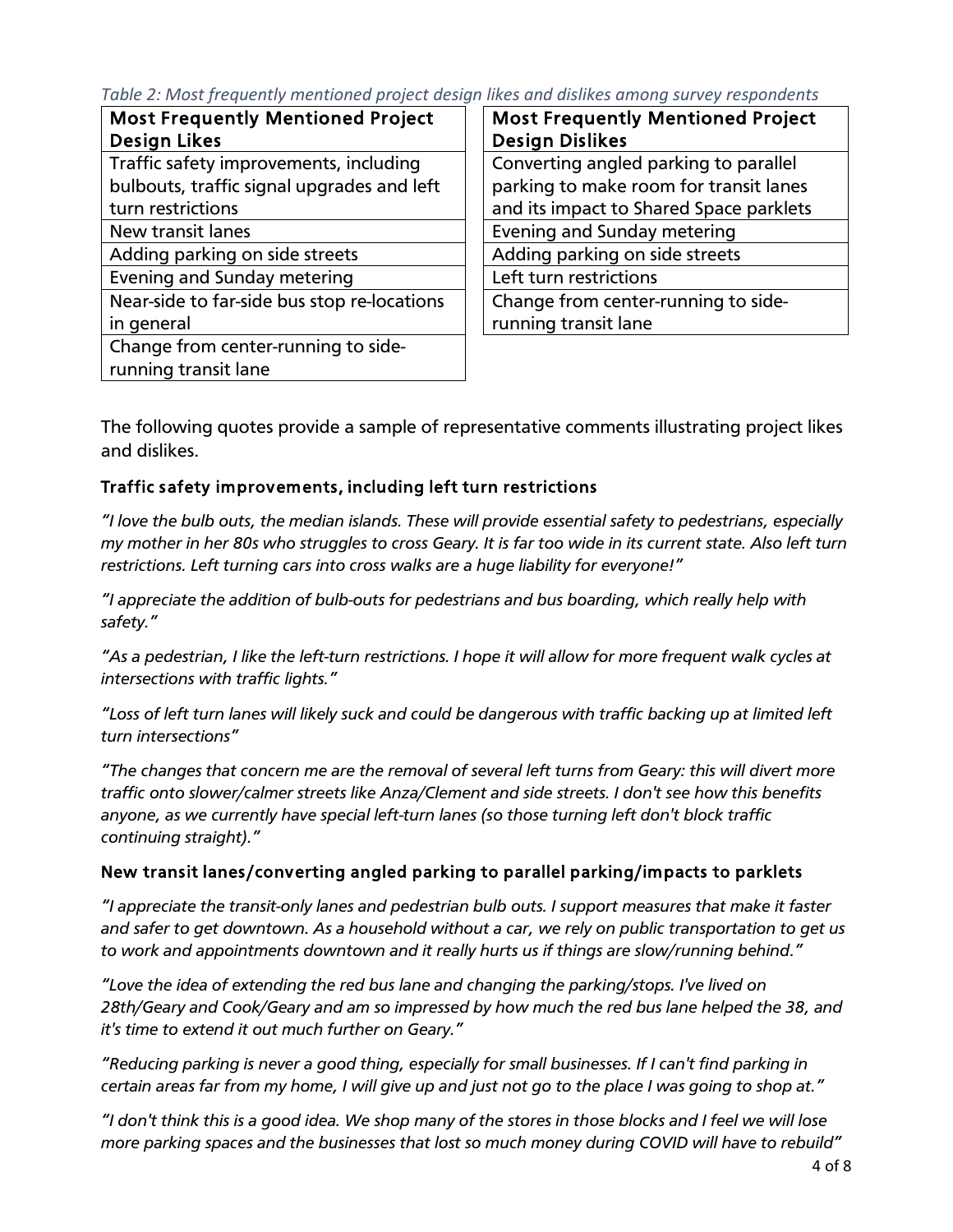#### Near-side to far-side bus stop re-locations in general

Outreach Round 1 Survey Results, January 2022 *"Moving bus stops to the far side of intersections [is] significantly safer as a pedestrian does not have cars swinging around buses to make right turns, which often even then end up holding up the bus while the car blocks it waiting for people to cross."*

*"I really like that you've moved so many stops past the intersection, so bus stops don't get blocked by turning vehicles."*

#### Change from center-running to side-running transit lane

*"Wish that the project was more ambitious and that we got a proper BRT system with center-running lanes."*

*"I would have preferred the original Geary BRT plan with transit only lanes and boarding platforms in the center of Geary Blvd."*

*"What I like most is that the proposal no longer involves center lanes but is instead for curbside travel lanes."*

*"It's an improvement over the original plan to have dedicated bus lanes running down the center of Geary."*

#### Evening and Sunday metering

*"Changing parking meter times to 10 pm is going to drive away restaurant customers."*

*"COVID already made Geary Blvd business hard[er] than before, extend[ing] meter hours will make it worse and hurt local business"*

*"Charging for parking meters on Sunday - as a method to create parking - is a joke!!!!*

*"Start metering parking on Sunday and after hours and to make several other changes that will make the 38 faster and Geary Blvd safer. Or ban cars, duh"*

#### Adding parking on side streets

*"Angled parking takes up too much space and is dangerous for cyclists. We need MUCH less parking if we are to reduce demand for automobiles."*

*"Great idea since it narrows traffic lanes and slows down traffic!"*

*"I'm for it because it's easier for many people to use than parallel parking. Also it makes sense because backing out of those angled spots onto Geary is so hard. It's easier to back out on a less busy side street."*

*"I like angled parking everywhere"*

*"This will add to more congestion on the streets and people blocking driveways. I do not support this plan."*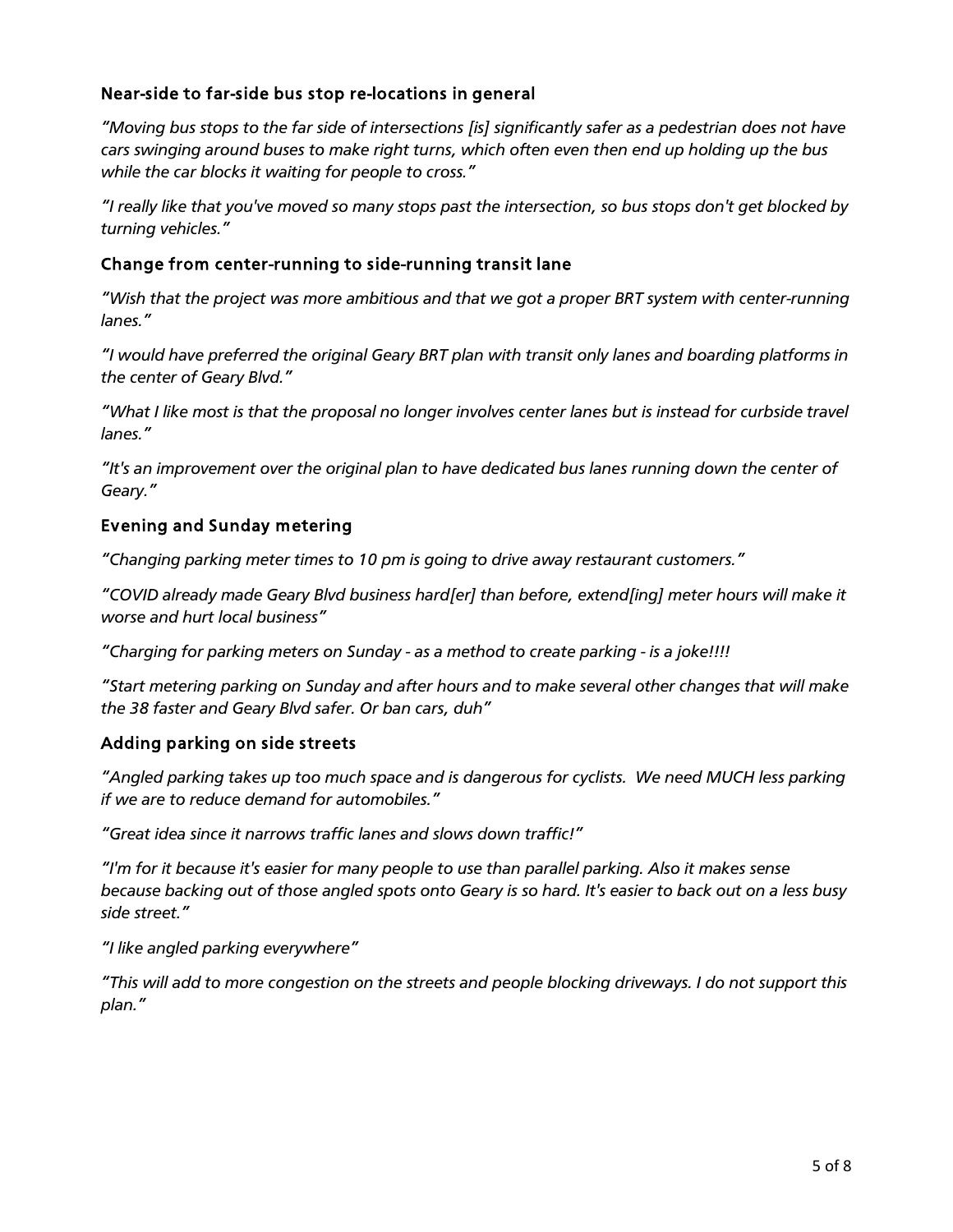rv<br>Project Boulevard between 14<sup>th</sup> and 28<sup>th</sup> avenues to include evenings and Sundays; Little support for the proposed expansion of parking meter hours on Geary support for the addition of parking on certain side streets near Geary Boulevard by converting some parallel parking to angled parking.

To help offset the loss of about two parking spaces per block face on average, the project proposed to increase parking spaces on some side streets and make curb space changes to accommodate merchants' needs, including evening and Sunday metering on Geary Boulevard in the Central Richmond.

Figures 2 summarizes the level of support for the extended meter hours proposal. Over 70% of respondents definitely or probably opposed introducing evening or Sunday metering, while less than 25% definitely or probably supported these policies. While the level of opposition varied among the different survey sources (online vs. paper), a majority opposed these policies within each survey source.



Evening metering

*Figure 2: Results of question #4, level of support for extended evening and Sunday metering, n=902*

Figure 3 summarizes the level of support for the addition of parking on certain side streets by converting some parallel parking near Geary to angled, thereby reducing the width of the driving area. This question asked respondents to select which specific side streets they support adding angled parking to. Slightly more than half of respondents supported each location, with little variation among locations. The location with the greatest number of supporters was 29<sup>th</sup> Avenue (461 respondents out of 767 that answered this question) and the location with the least supporters was  $23<sup>rd</sup>$  Avenue (403 respondents out of 767 that answered this question). There was no option on the survey to mark "no preference."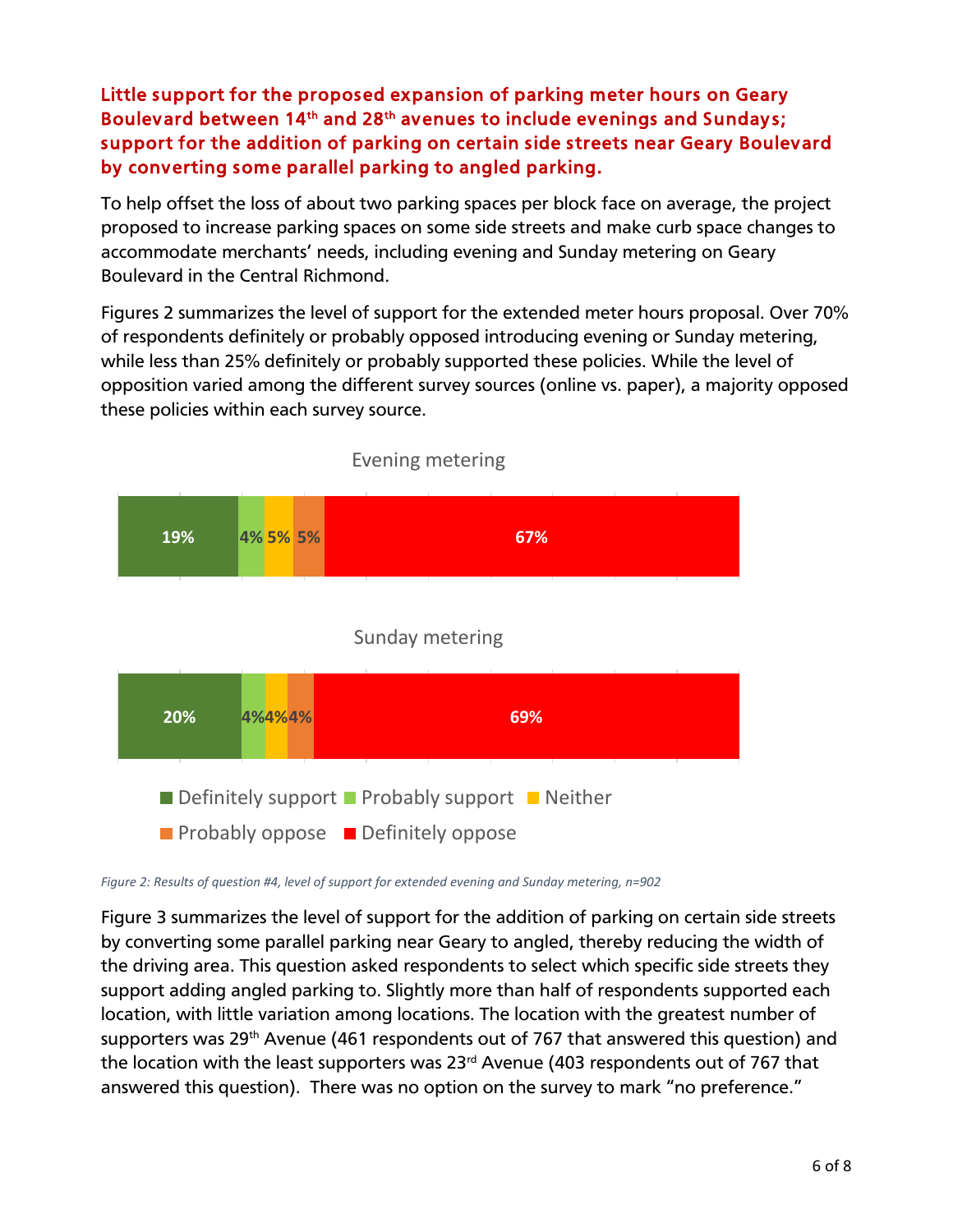

*Figure 3: Results for question #5, number of respondents that support the proposals to add angled parking on certain side streets, n=767 (shown as the dotted line)* 

# Location-specific design feedback

One of the most important objectives of Design Phase Outreach Round 2 was to get more granular feedback on location-specific aspects of the design so the project team can consider any refinements to the proposal that address feedback. Table 3 summarizes the most common location-specific feedback received.

| <b>Design Feature</b>  | Summary                                                                                   |
|------------------------|-------------------------------------------------------------------------------------------|
| Bus stop proposals     | Some locations that respondents specifically mentioned                                    |
|                        | supporting included Arguello (inbound bulb-out), 6 <sup>th</sup> Avenue (re-              |
|                        | locations and bulb-outs) and Park Presidio (re-location). Some                            |
|                        | locations where respondents raised concerns about their                                   |
|                        | residence/business's proximity to the new proposed bus stop                               |
|                        | location included 17 <sup>th</sup> Avenue outbound, 22 <sup>nd</sup> Avenue outbound,     |
|                        | 23 <sup>rd</sup> Avenue inbound and 25 <sup>th</sup> Avenue inbound.                      |
| Side street angled-    | Several respondents raised concerns about the proposed 23rd                               |
| parking                | Avenue angled parking addition due to street's current                                    |
|                        | designation as a Slow Street. There were also some comments on                            |
|                        | potential impacts to school pick-ups/queuing on 24 <sup>th</sup> Avenue, 26 <sup>th</sup> |
|                        | Avenue and 29 <sup>th</sup> Avenue.                                                       |
| Left-turn restrictions | Several comments suggested adding left-turn restrictions from                             |
|                        | Geary onto 23rd Avenue.                                                                   |

*Table 3: Summary of Location-Specific Feedback*